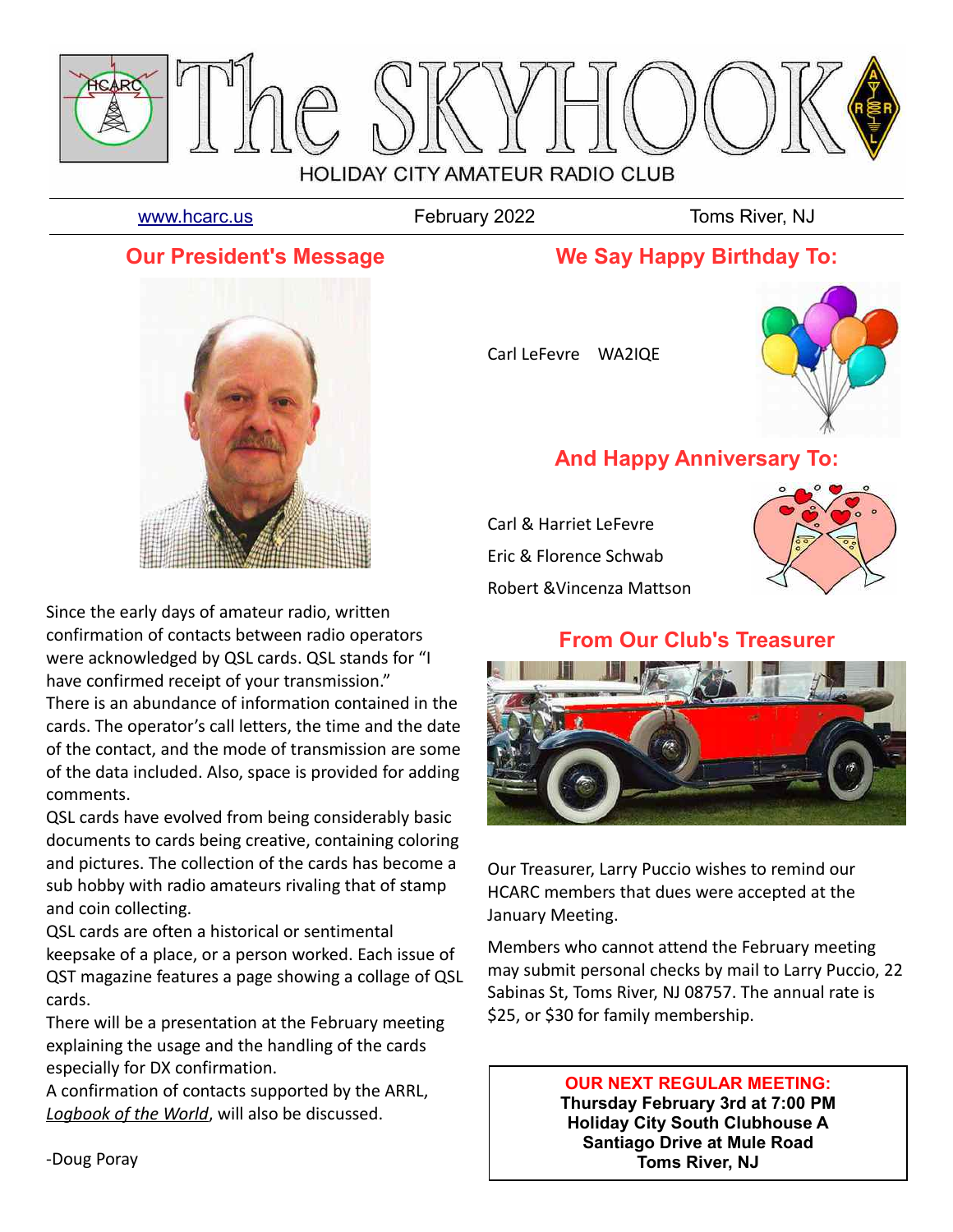# **Ocean County ARES® News**



February 2022

I would like to thank the Ocean County ARES VE Team (N2LD, N2XW, WB2ALJ, K2MDW) for the support at the January 18th VE Session. We had 5 candidates all pass their exams, four Technicians and one General. Congratulations to all!

The next meeting of Ocean County ARES will be a Zoom virtual meeting on February  $16<sup>th</sup>$  at 7:00 PM. Meeting instructions and codes will be sent out on Groups.io a day or two before the meeting.

## *The following is from the SNJ SEC, WB2ALJ:*

### **AUXCOMM Training Announcement**

Seeking individuals interested in attend distance learning AUXCOMM training, if you are interested, please advise WB2ALJ@arrl.net after reviewing the following courses description, prerequisites, and time commitment. No date schedule; currently DHS desires to know interest before scheduling.

### **Course Description:**

The distance learning AUXCOMM emergency communication training course for radio amateurs focuses on Department of Homeland Security and FEMA processes with lecture/discussion, group and personal exercises. Exercises focus on maintaining personal records of emergency communications activities using ICS-214, and group activities applying ICS-217A and ICS-205 forms to various simulated events. Note: This is NOT COMT or COML training.

(Previous attendees have found instructors, from various part of the country, knowable and capable of utilizing personal disaster experiences to enhance learning.)

### **Prerequisites:**

Prerequisites for the course include FCC amateur radio license and FEMA course: IS–100.c, IS-200.b, IS-700.b and IS-800.c, all courses available on-line, to be completed prior to taking course. (Previous attendees had to submit proof of course completions and copy of FCC license.)

### **Time Commitment:**

The distance learning AUXCOMM course requires approximately 20 hours of full-time attendance, typically delivered during a weekend. (Typically, attendees must commit to 4 hours on Friday evening, 8 hours on Saturday, and 8 hours on Sunday.)

"AUXCOMM" is an umbrella term and acronym for "auxiliary communications." It was developed by CISA in 2009 with the assistance of amateur radio subject matter experts. The concept behind the acronym was to educate as many amateur radio entities to work and train with public safety personnel, understand the value of the National Incident Management System (NIMS) Incident Command System (ICS) concept and the role of the communications unit leader (COML). AUXCOMM, although not an official national ICS position as of yet, is most often identified as a Technical Specialist (THSP) in the Communications Unit of the NIMS ICS structure. A few states have endorsed AUXCOMM as an official position within their state NIMS/ICS structure. The process on how this can be accomplished is described in the FEMA NIMS: Guidelines for the Credentialing of Personnel, August 2011 and FEMAs Type 3 All-Hazard Incident Management System Qualification Guide, dated September 2010.

73 de WX2NJ Bob Murdock

Ocean County Amateur Radio Emergency Service® EC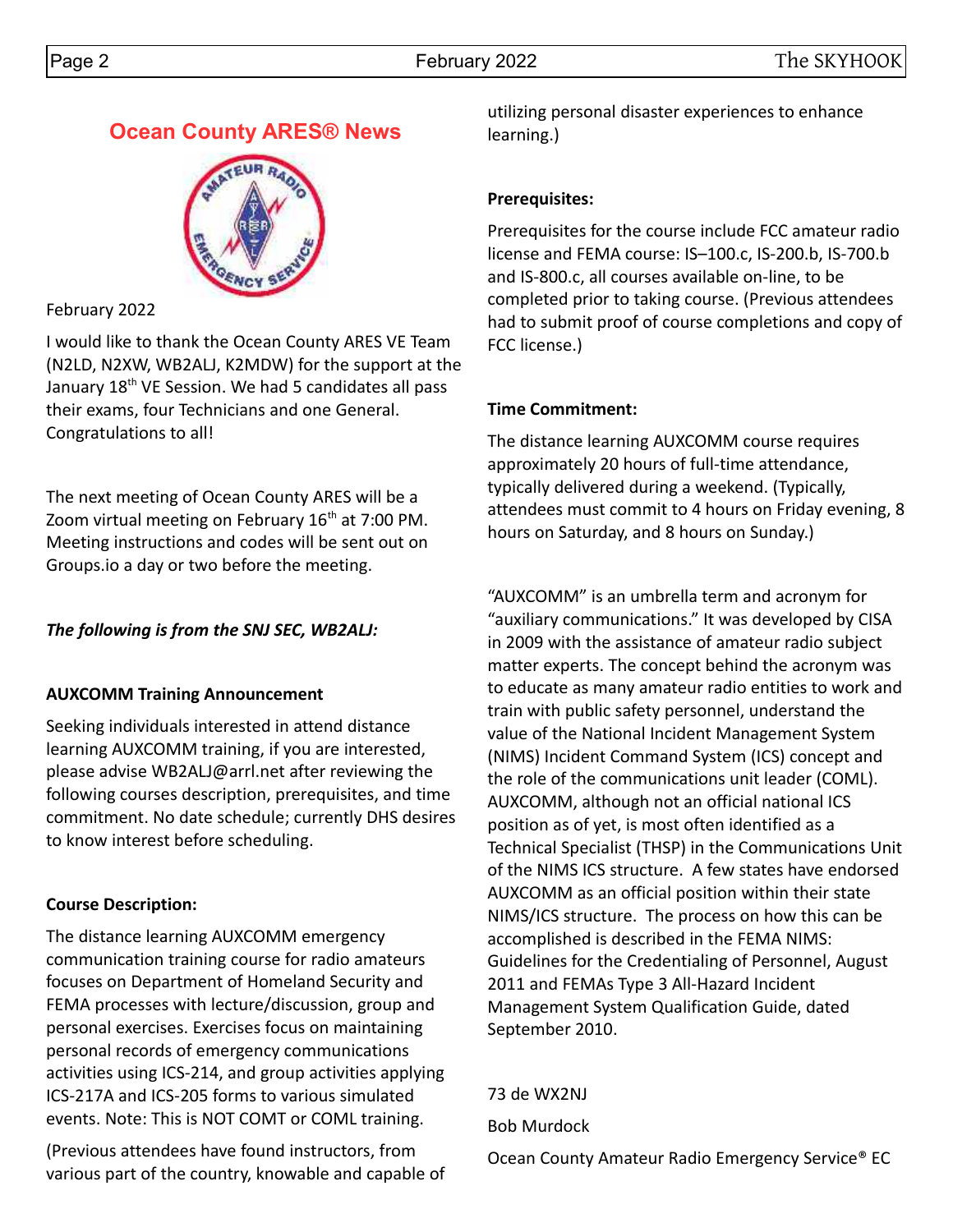

# **Scientist Meeting In NJ In 1921**

http://www.franklintwp.org/photoarchive/photodb/nh etl5zcis8jiz764pvxr3x8q2q2m9t5.asp

An April 23, 1921 photograph of Albert Einstein being given a tour of the Radio Corporation of America (RCA) Brunswick New Jersey wireless station along with leading RCA scientists and officers, as well as engineers and scientists from the General Electric Company, American Telephone and Telegraph Company, and Western Electric Company.

RCA News, Volume 2 By Radio Corporation of America (1921) identified the participants (reading from left to right) [some comments added] as:

 1. James Casey, special representative of the New York Herald

 2. W. A. Graham of RCA, operational engineer, director of engineering

- 3. W. A. Winterbottom of RCA, traffic manager
- 4. David Sarnoff of RCA, General Manager

### **Holiday City Amateur Radio Club**

**Toms River, New Jersey Web Site** [www.hcarc.us](http://www.hcarc.us/)

|                                     |                      |                    | <b>VVCD SILE WWW.IICOIC.US</b> |                       |
|-------------------------------------|----------------------|--------------------|--------------------------------|-----------------------|
| President                           | <b>Doug Poray</b>    |                    | <b>KC2TZC</b>                  | 732-928-2316          |
| Vice Pres.                          | <b>Steve Jackson</b> |                    | N <sub>2</sub> WLH             | 732-255-7916          |
| Secretary                           | <b>John Perry</b>    |                    | <b>KD2NDY</b>                  | 732-349-2705          |
| Treasurer                           | <b>Larry Puccio</b>  |                    | <b>K2QDY</b>                   | 732-349-2950          |
| <b>Executive Board (available)</b>  |                      |                    |                                |                       |
| <b>Executive Board John Roberts</b> |                      |                    | KQ4WR                          | 732-350-1162          |
| <b>W2HC Trustee</b>                 | <b>Larry Puccio</b>  |                    | K <sub>2</sub> ODY             | 732-349-2950          |
|                                     |                      |                    | <b>CLUB COMMITTEES</b>         |                       |
| Webmaster:                          | Steve                |                    |                                | N2WLH_N2WLH@yahoo.com |
| <u>Field Day:</u>                   | Larry                | K <sub>2</sub> ODY | 732-349-2950                   |                       |
| <b>VE Sessions:</b>                 | Larry                | K <sub>2</sub> ODY | 732-349-2950                   |                       |
| <u> Membership</u> :                | Doug                 |                    | KQ4WR 732-350-1162             |                       |
|                                     |                      |                    |                                |                       |

Membership is open to all interested persons. Ham license is not required. Dues are \$25.00 per year, payable Jan 1st. Members joining during the year will have the dues prorated. Family membership \$30.00 per family.

Meetings are normally held on the first Thursday of every month except December,,at 7:00 pm.

Location: Meeting Room #1 in Holiday City South Clubhouse Directions: From either Route 37 W or Davenport Road, take Mule Road to Santiago Drive. Turn into the parking lot from Santiago Drive and park near the pool. Enter the building that's nearest the street intersection.

The SKYHOOK is published monthly as the HCARC's official newsletter.

Editor and Publisher:

John Roberts [KQ4WR](mailto:kq4wr@arrl.net) 7 Lincoln Ct. Whiting, NJ 08759-1505 e-mail [KQ4WR@arrl.net](mailto:KQ4WR@arrl.net) 732 350-1162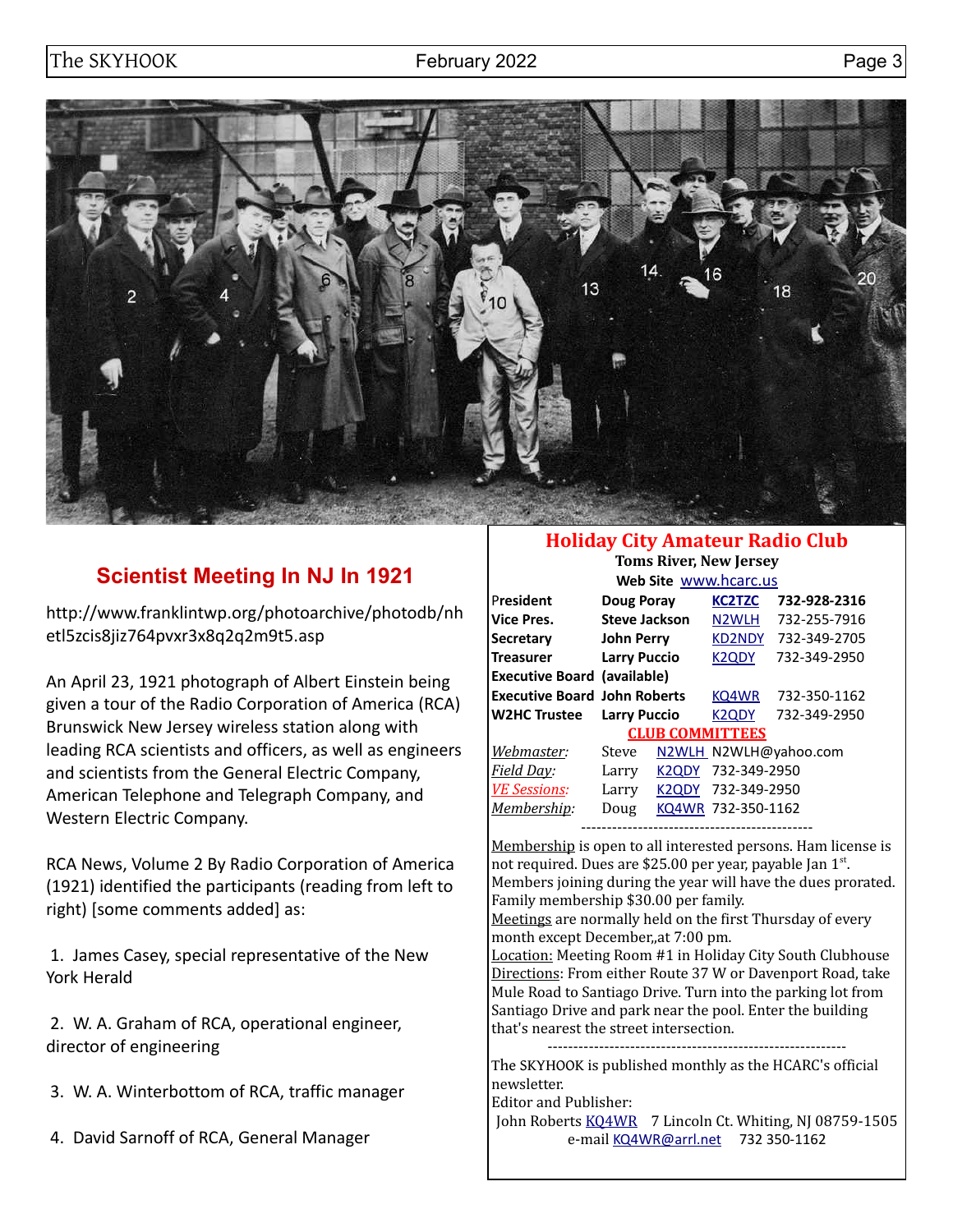5. Thomas J. Hayden of RCA, station manager

 6. Dr. Ernst Julius Berg of GE, network analyst, Dean of Electrical Engineering at Union College

7. S. Benedict of GE

 8. Professor Albert Einstein, Nobel Prize in Physics 1921

9. John Carson of AT&T, invented SSB

10. Dr. Charles Proteus Steinmetz of GE, noted physicist; invented AC motor

11. Dr. Alfred. N. Goldsmith of RCA, Dir. of Research, co-founded IRE, later headed the US Signal Corps

12. A. Malsin

13. Dr. Irving Langmuir of GE, vacuum tube researcher, Nobel Prize in Chemistry 1932

14. Dr. Albert Wallace Hull of GE, invented the magnetron & developed the fluorescent lamp

15. Edward B. Pillsbury, general supt. of RCA Trans-Oceanic Division

16. Dr. Saul Dushman of GE, developed radio tube cathode

17. Richard Howland Ranger of RCA receiver division, invented fax machine

18. Dr. George Ashley Campbell of AT&T, filter engineer invented audio equalizer

19. C. H. Taylor of RCA, assistant chief engineer, iow power division

20. Dr. William Wilson of Western Electric, dir. of vacuum tube research, development, design and manufacture

The 1921 RCA News also stated: "Early in the morning Professor Einstein went to the Central Telegraph office at 64 Broad Street New York City.

There he was met by Dr CP Steinmetz, Dr AN Goldsmith, Dr Irving Langmuir, Dr Albert W Hull, David Sarnoff, CH Taylor, and others. At this office Professor Einstein was shown the method of remote control whereby the operators there control the powerful transmitting apparatus of the New Jersey Station. While he was inspecting the station communication

was established with the radio station at Nauen near Berlin. In order to demonstrate the efficiency of radio communication Professor Einstein sent a message of greeting to the officer in charge of the German station. Exactly six minutes later he received the following reply "Many thanks and reciprocations. Most hearty greetings to the great German Scientist" Officer in Charge at POZ .

Shortly after this another message was sent to Count Von Arco, one of the leading German radio scientists. This message was signed by Einstein, Langmuir, Stein, and Goldsmith."

In 1919, this old New Brunswick, New Jersey Marconi Company wireless station on Easton Avenue in the Somerset section of Franklin Township, Somerset County, New Jersey, became part of the newly organized Radio Corporation of America (RCA) as station WII under the World Wide Wireless logo. See the Marconi Station in New Jersey article for more info. The station was actually in what is now Franklin Township just north of New Brunswick, where Easton Ave. meets JFK Blvd. A small part of the land occupied by the station and its antennas is now Marconi Park. The station was operated remotely by telephone line, with the receiving station at Camp Evans.

[This originally was an American Marconi station taken over by the US gov't at the start of World War One for use by the US Navy. After the war, the US Navy helped establish RCA as a patent trust held by GE, Westinghouse, AT&T, and United Fruit Growers. GE's interest in RCA is another story. They competed against each other as seperate companies for many years, finally re-merging just long enough for GE to sell off all RCA's divisions and trademarks.]

#### **EINSTEIN VISITS HIGH POWER RADIO**

[From World Wide Wireless pub. by RCA June 1921 "Volume 2", with the group photo on our Page 3.]

Reported by Pierre H. Boucheron

PROFESSOR ALBERT EINSTEIN, the German scientist was given a practical demonstration of high speed transoceanic wireless communication recently which greatly interested him. The demonstration was staged at the great radio station of the Radio Corporation of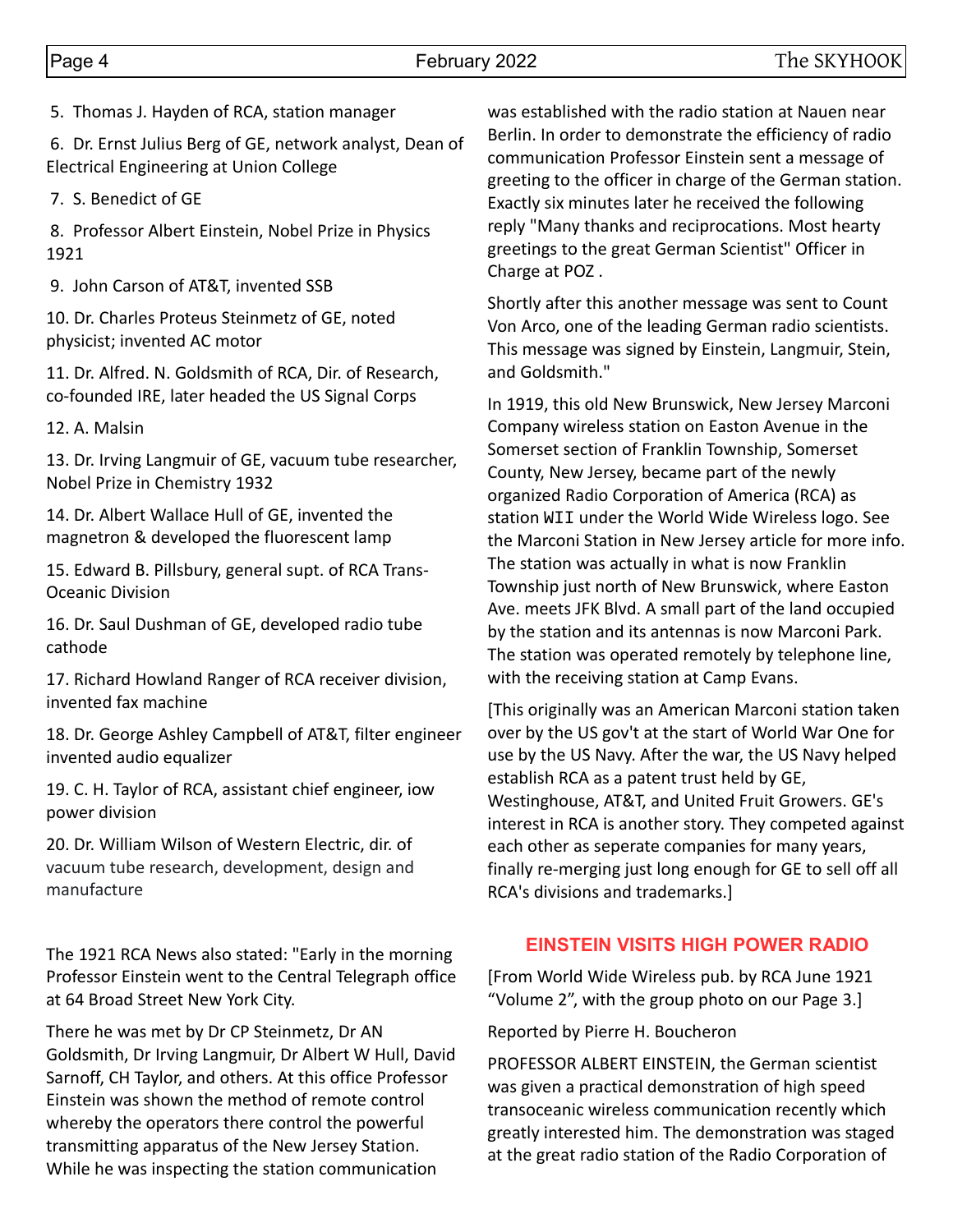America at New Brunswick, N. J., under the direct supervision of leading radio and electrical engineers of America. Messages were passing through the station at the rate of 50 words per minute from Broad street office in New York City direct to Europe, the signals being shown on oscillographs.

During the visit, messages were exchanged with different stations in Europe and at the conclusion of the test, Professor Einstein expressed his pleasure and interest at the high perfection American radio development, and his astonishment at the big scale on which Americans handle such problems as wireless telegraphy. The day's outing took place on April 23d and was arranged for the noted scientist by officers of the Radio Corporation . Leading engineers and scientists from the General Electric Company, the American Telephone and Telegraph Co., the Western Electric Co., and the Radio Corporation were present.

Early in the morning Professor Einstein went to the Central Telegraph office at 64 Broad Street, New York City. There he was met by Dr. C. P. Steinmetz, Dr. A. N. Goldsmith, Dr. Irving Langmuir, Dr. Albert W. Hull, David Sarnoff, C. H. Taylor and others. At this office Professor Einstein was shown the method of remote control whereby the operators there control the powerful transmitting apparatus of the New Jersey Station. While he was inspecting the station, communication was established with the radio station at Nauen, near Berlin. In order to demonstrate the efficiency of radio communication, Professor Einstein sent a message of greeting to the officer in charge of the German station.

Exactly six minutes later he received the following reply: "Many thanks and reciprocations. Most hearty greetings to the great German Scientist. Officer-in-Charge at POZ. " Shortly after this another message was sent to Count Von Arco, one of the leading German radio scientists. This message was signed by Einstein, Langmuir, Stein and Goldsmith.

This was the first meeting between the noted exponent of relativity theory and American scientists.

# **About That Picture On Page 3**

Contrary to what has been written, that photo does not include De Forest, Marconi, or Tesla. That's not surprising because they may have been opposed to RCA for patent infringements. Alexanderson, as RCA's Chief Engineer, would probably have been invited, but he was busy in Europe. Einstein was about to receive a Nobel Prize, and had published his General Theory of Relativity only 5 years earlier. Officially a Swiss citizen, he moved to Princeton NJ in 1940.

## **Attempting To Make A Station Clock**

After reading an article in November's QST, I decided to make **A customized Station Clock** as described in the magazine. Well, as we all know, it is usually an easier read than the doing. A hobby I had in the past was making clocks; not the works, just the faces. For this reason the clock works to



be used I already had. I downloaded the picture of the world as described in the article. However, I am not savvy enough to be able to superimpose the numerals template onto the world picture, therefore plan B. I purchased an 8x10 picture frame and immediately ran into a problem, for I did not have a drill bit capable of putting a hole in the glass. Answer - remove the glass. I printed the picture I wanted to use as a background, put it back in the printer and printed the numerals template over the image. To replace the glass, I used a heavy weight plastic sheet protector. Now the drilling was easy and assembly possible.

I have been sending QSL cards for years and have always had to look up the UTC. Well now I hope all I have to do is look at the station clock to find the proper time. Just a little tinkering for a lot of help.

John Perry, KD2NDY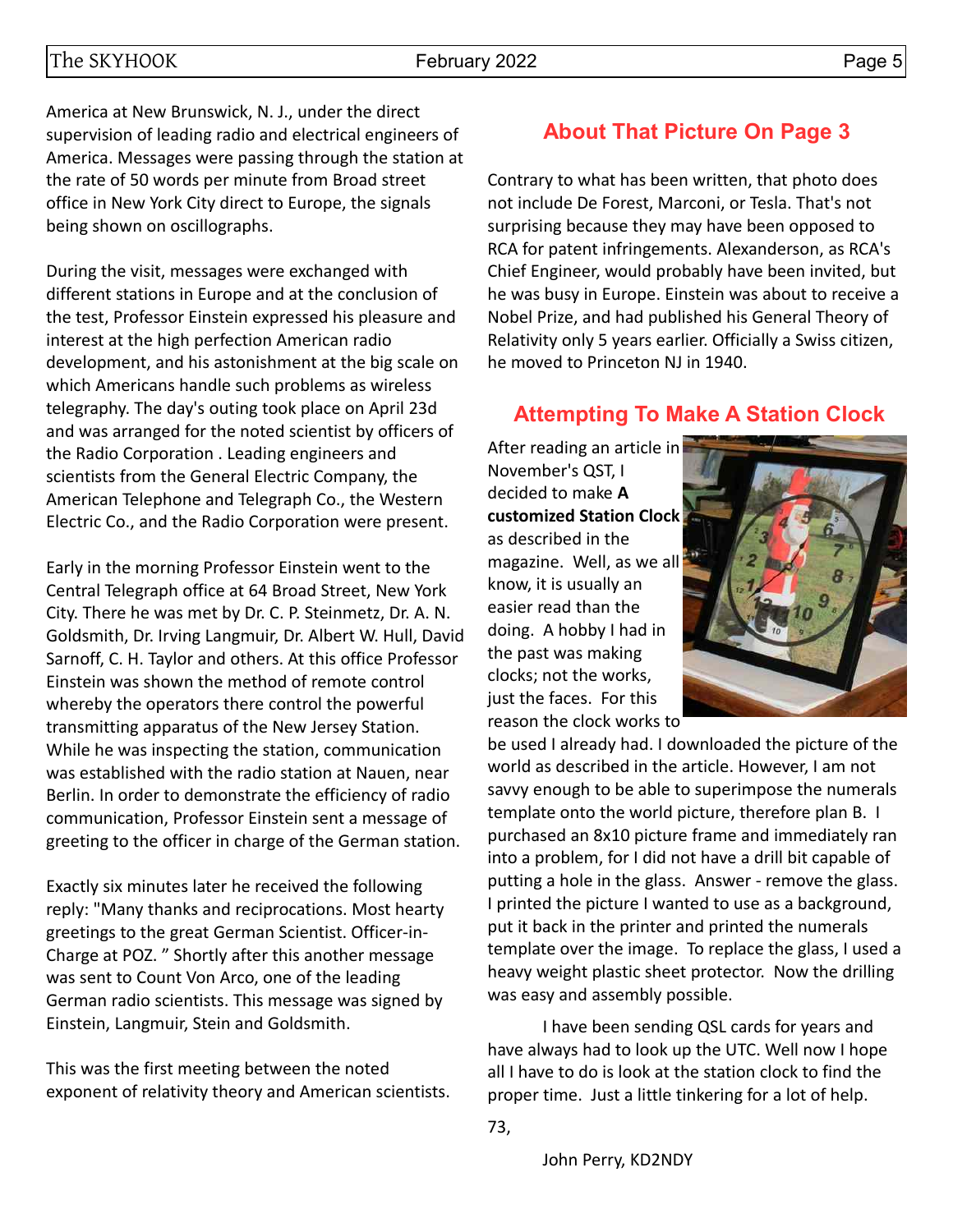# **Russ Young WA2VQV Worked:**

| <b>DATE</b>       | <b>UTC</b> | <b>MODE</b> | <b>BAND</b> | FREQ    | CALLSIGN        | <b>ENTITY</b>        | TOTA#  | <b>CONT</b> | GRID   | MILES | <b>DIR</b> |
|-------------------|------------|-------------|-------------|---------|-----------------|----------------------|--------|-------------|--------|-------|------------|
|                   |            |             |             |         |                 |                      |        |             |        |       |            |
| Dec 27            | 2223Z      | <b>CW</b>   | 20M         | 14026   | PJ2ND           | <b>CURACAO</b>       | SA-099 | SA          | FK52kg | 1880  | <b>SSE</b> |
| Dec 28            | 1617Z      | СW          | 12M         | 24895   | 3B9FR           | RODRIGUEZ IS.        | AF-017 | AF          | MH10sg | 9658  | <b>ENE</b> |
| Jan 05            | 1517Z      | <b>CW</b>   | 17M         | 18071   | II8WRTC         | <b>ITALY</b>         |        | EU          | JN62ks | 4400  | NE.        |
| Jan 08            | 1402Z      | <b>CW</b>   | 17M         | 18078   | II5WRTC         | <b>ITALY</b>         |        | EU          | JN62ks | 4400  | <b>NE</b>  |
| Jan 08            | 1625Z      | <b>CW</b>   | 17M         | 18071   | EI90IRTS        | IRELAND              |        | EU          | I063dl | 3257  | <b>NE</b>  |
| Jan 09            | 1916Z      | <b>CW</b>   | 17M         | 18069.9 | <b>HR5/F2JD</b> | <b>HONDURAS</b>      |        | NA.         | EK54ku | 1859  | <b>SSW</b> |
| Jan 11            | 2016Z      | <b>CW</b>   | 17M         | 18070   | HC1MD/2         | <b>ECUADOR</b>       |        | SΑ          | EI97nt | 2860  | S          |
| Jan 11            | 2025Z      | <b>CW</b>   | 17M         | 18075   | PJ2ND           | <b>CURACAO</b>       | SA-099 | <b>SA</b>   | FK52kg | 1880  | <b>SSE</b> |
| Jan <sub>13</sub> | 2359Z      | <b>CW</b>   | 20M         | 14026   | PJ2ND           | <b>CURACAO</b>       | SA-099 | SA          | FK52kg | 1880  | <b>SSE</b> |
| Jan 17            | 2120Z      | <b>CW</b>   | 17M         | 18071   | PJ2/NA2U        | <b>CURACAO</b>       | SA-099 | <b>SA</b>   | FK52md | 1890  | <b>SSE</b> |
| Jan 17            | 2133Z      | <b>CW</b>   | 17M         | 18072.5 | <b>FY5KE</b>    | <b>FRENCH GUIANA</b> |        | SA          | GJ35qd | 2733  | <b>SE</b>  |
| Jan 22            | 1639Z      | СW          | 12M         | 24897.1 | CX2DK           | <b>URUGUAY</b>       |        | <b>SA</b>   | GF25ad | 5245  | <b>SSE</b> |

# **Larry Puccio K2QDY Worked:**

| Date       | Time  |        |           | Freq Mode Callsign | Entity             | Loc          | Miles | Dir          |
|------------|-------|--------|-----------|--------------------|--------------------|--------------|-------|--------------|
| 12/21/2021 | 19:28 | 28.028 | <b>CW</b> | CE2SV              | Chile              | FF47fa       | 5049  | $\mathsf{S}$ |
| 12/23/2021 | 23:29 | 7.001  | <b>CM</b> | ZF8DX              | Cayman Is.         | ŗ            |       |              |
| 12/23/2021 | 23:34 | 7.013  | <b>CM</b> | <b>S57V</b>        | Slovenia           | P            |       |              |
| 12/23/2021 | 23:58 | 7.010  | <b>CM</b> | E73AA              | Bosnia-Herzegovina | JN83tj       | 4495  | ΝE           |
| 12/24/2021 | 23:52 | 7.024  | <b>CM</b> | EA6Y               | Balearic Is.       | JM191s       | 3961  | ENE          |
| 12/24/2021 | 23:57 | 7.010  | <b>CW</b> | SQ3YOK             | Poland             | P            |       |              |
| 12/25/2021 | 14:37 | 14.012 | <b>CW</b> | EZ6A               | Turkmenistan       | LM99mf       | 6227  | <b>NE</b>    |
| 12/31/2021 | 17:49 | 14.029 | <b>CW</b> | <b>MDØCCE</b>      | Isle of Man        | I073ti       | 3302  | <b>NE</b>    |
| 1/1/2022   | 01:10 | 7.029  | <b>CM</b> | II5WRTC            | Italy              | JN62ks       | 4313  | <b>NE</b>    |
| 1/1/2022   | 01:39 | 7.009  | <b>CM</b> | ON75NNV            | Belgium            | J0201w       | 3729  | <b>NE</b>    |
| 1/1/2022   | 01:43 | 7.012  | <b>CM</b> | T060CNES           | French Guiana      | GJ35pe       | 2759  | <b>SE</b>    |
| 1/2/2022   | 00:55 | 7.029  | <b>CM</b> | II2WRTC            | Italy              | JN62ks       | 4313  | NE.          |
| 1/2/2022   | 23:36 | 14.023 | <b>CW</b> | <b>T060CNES</b>    | French Guiana      | GJ35pe       | 2759  | <b>SE</b>    |
| 1/2/2022   | 23:47 | 14.009 | <b>CM</b> | 4A0EOMIC           | Mexico             | ?            |       |              |
| 1/2/2022   | 23:56 | 7.012  | <b>CW</b> | <b>E77A</b>        | Bosnia-Herzegovina | JN83so       | 4484  | <b>NE</b>    |
| 1/5/2022   | 01:50 | 7.013  | <b>CW</b> | KP <sub>2</sub> B  | US Virgin Is.      | FK77ps       | 1642  | <b>SSE</b>   |
| 1/5/2022   | 21:03 | 7.013  | <b>CM</b> | OM0WR              | Slovak Republic    | KN19ba       | 4468  | <b>NE</b>    |
| 1/5/2022   | 23:55 | 7.020  | <b>CM</b> | KP4JRS             | Puerto Rico        | FK68xi       | 1577  | <b>SSE</b>   |
| 1/5/2022   | 23:58 | 7.011  | <b>CW</b> | II4WRTC            | Italy              | JN62ks       | 4313  | <b>NE</b>    |
| 1/6/2022   | 00:44 | 10.109 | <b>CW</b> | FY5KE              | French Guiana      | GJ35qd       | 2764  | <b>SE</b>    |
| 1/8/2022   | 01:15 | 7.019  | <b>CW</b> | 4A9FRME            | Mexico             | ŗ            |       |              |
| 1/10/2022  | 01:50 | 7.023  | <b>CM</b> | II4WRTC            | Italy              | JN62ks       | 4313  | <b>NE</b>    |
| 1/10/2022  | 03:17 | 7.015  | <b>CW</b> | LZ1QI              | Bulgaria           | KN12pr       | 4758  | <b>NE</b>    |
| 1/11/2022  | 21:46 | 14.015 | <b>CW</b> | VK3CWB             | Australia          | QF15bq       | 10410 | M            |
| 1/13/2022  | 18:03 | 14.015 | <b>CW</b> | <b>MOUNN</b>       | England            | JN62ks       | 4313  | <b>NE</b>    |
| 1/13/2022  | 18:16 | 14.025 | <b>CM</b> | TZ4AM              | Mali               | IQ52xo       | 3120  | <b>NNE</b>   |
| 1/20/2022  | 18:08 | 14.025 | <b>CM</b> | <b>MOUNN</b>       | England            | JN62ks       | 4313  | <b>NE</b>    |
| 1/21/2022  | 20:03 | 14.028 | <b>CW</b> | SA2CLC             | Sweden             | KP04hm       | 3907  | <b>NNE</b>   |
| 1/21/2022  | 20:55 | 14.022 | <b>CM</b> | VK2GR              | Australia          | QF21ou 10333 |       | W            |
| 1/21/2022  | 21:02 | 14.020 | <b>CM</b> | PP8ZAC             | Brazil             | FI88as       | 2926  | <b>SSE</b>   |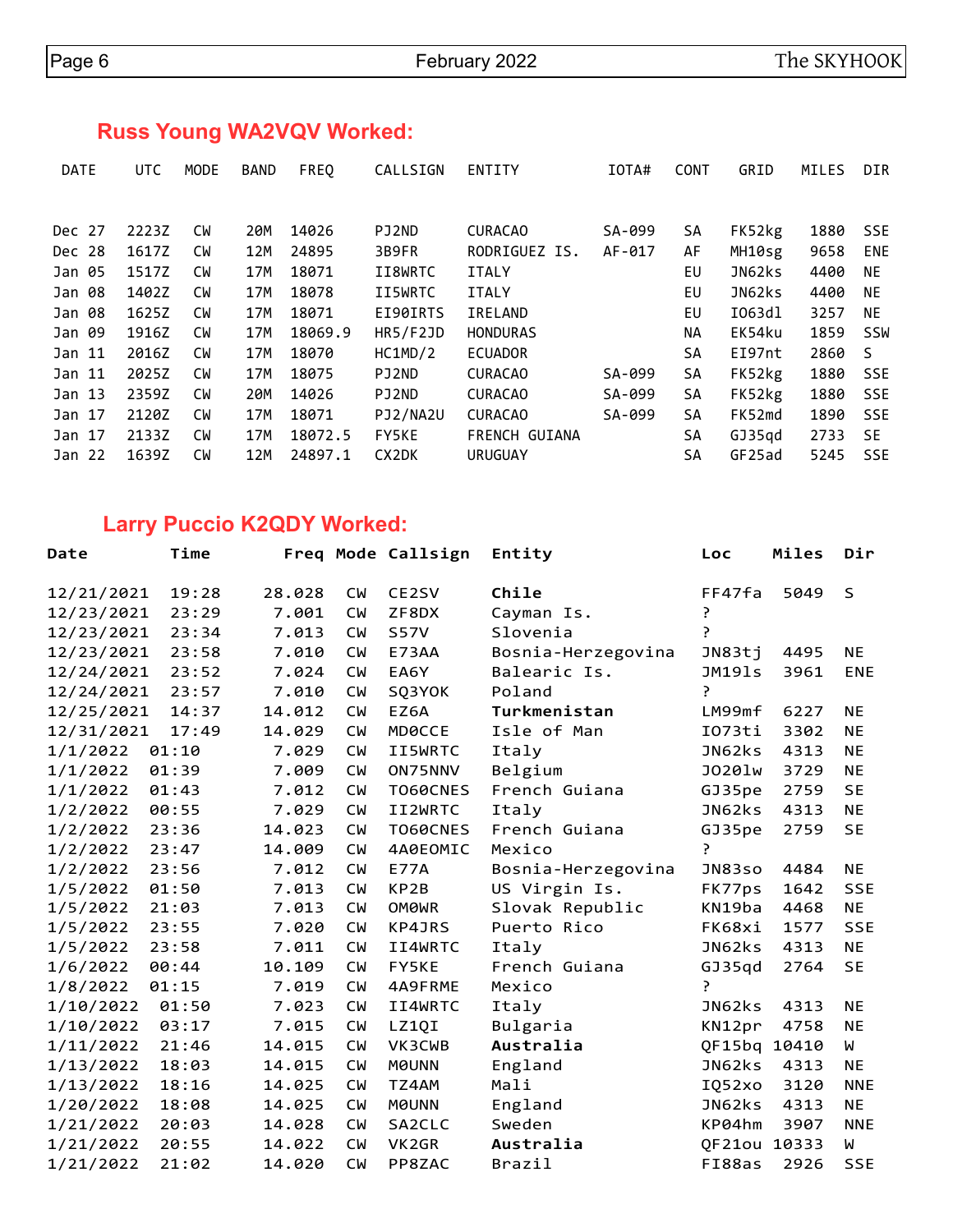## Some DX Opportunities

Listed in alphanumeric order of Callsign, which may not have the entity's usual prefix. Mode codes: 8 = FT8, 9 = JT9, A = AM, C = CW, D = Digital, E = EME, R = RTTY, S = SSB, T = SSTV. Bands: "Low" usually means 160, 80 & 40m. HF means 3 to 30 MHz (includes 80 to 10 meters). Many thanks to NG3K, Wikipedia, Google Maps, the ARRL, the RSGB, DXWorld, DXNews & QRZ.com for the data.

| <b>FINISH</b> | <b>ENTITY</b> | <b>PFX</b>        | <b>CALLSIGN</b> | <b>IOTA</b> | <b>BANDS</b> | <b>MODES</b>     | QSL via           | <b>LOC</b> | Miles | Dir          | <b>INFO</b>   |
|---------------|---------------|-------------------|-----------------|-------------|--------------|------------------|-------------------|------------|-------|--------------|---------------|
| 220225        | Mauritius     | 3B8               | 3B8GY           | AF-049      | 80-10m       | C S R            | SP2JMB            | LG89qq     | 9295  | - E          | <b>DXNews</b> |
| 220401        | Senegal       | 6W                | 6W/ON4AVT       |             | $80 - 10m$   | S D              | Club Log OQRS     | IK14mi     | 3865  | E            | <b>OPDX</b>   |
| 220222        | Senegal       | 6W7               | 6W7/F6HMJ       |             | $40 - 10m$   | C S              | F6HMJ             | IK24       | 4000  | E            | <b>TDDX</b>   |
| 220215        | Maldives      | 8Q7               | 8Q7AH           | $AS-013$    | 80-10m       | 58               | LU4DXU            | MJ65nd     | 8698  | <b>NE</b>    | <b>TDDX</b>   |
| 220308        | Maldives      | 8Q                | 8Q7WM           | AS-013      | $160 - 40m$  | C S              | OK2WM             | MJ65ti     | 8705  | NE           | <b>DXNews</b> |
| 220308        | Maldives      | 8Q                | 807WX           | AS-013      | $160 - 40m$  | C S              | OK2WX             | MJ65ti     | 8705  | <b>NE</b>    | <b>DXNews</b> |
| 220331        | Austral Is    | F0                | FO/SP5EAQ       | $OC - 050$  | 80-10m       | S                | SP5EA0            | BG37oi     | 6646  | WSW          | DXW.Net       |
| 220311        | Galapagos     | HD <sub>8</sub>   | HD8M            | SA-004      | $160 - 10m$  | 8 S C            | WB2REM            | EI49ui     | 2984  | SSW          | <b>TDDX</b>   |
| 220208        | St Lucia      | <b>J68</b>        | <b>J68HZ</b>    | NA-108      | $160 - 2m$   | C <sub>S</sub> 8 | LoTW              | FK931u     | 1974  | <b>SSE</b>   | <b>TDDX</b>   |
| 220308        | St Vincent    | <b>J88</b>        | <b>J88PI</b>    | NA-025      | $40 - 6m$    | $S_8$            | GW4DVB Dir        | FK92ho     | 2047  | <b>SSE</b>   | <b>TDDX</b>   |
| 220215        | Ogasawara     | JD1               | JE1XUZ/JD1      | AS-031      | $80 - 10m$   | C S 8            | JE1XUZ            | OL16cx     | 7255  | <b>NNW</b>   | <b>TDDX</b>   |
| 220227        | Puerto Rico   | KP3               | KP3RE           | NA-249      | $80 - 10m$   | C S 8            | EA5GL             | FK78dh     | 1581  | <b>SSE</b>   | KP3V          |
| 220201        | Aruba         | P <sub>4</sub>    | P4/DL4MM        | SA-036      | $160 - 30m$  | $C_8S$           | DL4MM             | FK42xn     | 1911  | <sub>S</sub> | DL4MM         |
| 220206        | Sint Maarten  | PJ7               | PJ7/VA3QSL      | NA-105      | $40 - 6m$    | CSD              | VA30SL            | FK88ka     | 1656  | <b>SSE</b>   | <b>DXNews</b> |
| 220326        | Sint Maarten  | PJ7               | PJ7AA           | NA-105      | 80-10m       | C S 8 4 AA9A     |                   | FK88ka     | 1656  | <b>SSE</b>   | AA9A          |
| 220210        | Surinam       | PZ5               | PZ5KV           |             | $80 - 10m$   | C                | Club Log OQRS     | GJ25jq     | 2648  | <b>SSE</b>   | DXW.Net       |
| 220205        | Poland        | SP                | SN0ZOSP         |             |              |                  | SP90DM            | K002mg     | 4310  | NE           | ARLD009       |
| 220205        | Poland        | <b>SP</b>         | SN100ZOSP       |             |              |                  | SP9PJ             | K002mg     | 4310  | <b>NE</b>    | ARLD009       |
| 220201        | Poland        | SP                | S039SYBIR       |             | 80-10m       | C S D            | SP4PZM            | K013od     | 4354  | NE           | ARLD038       |
| 220201        | Guadeloupe    | FG                | T06S            | NA-114      | 80-10m       |                  | C S R 8 F6KJS dir | FK95eu     | 1831  | <b>SSE</b>   | F5LRL         |
| 220213        | Ivory Coast   | TU <sub>5</sub>   | TU5PCT          |             | 80-10m       | C S R 8          | LoTW, OQRS        | IJ65ce     | 4750  | <b>ESE</b>   | <b>DXNews</b> |
| 220501        | St Kitts & N  | V <sub>4</sub>    | V4/KG9N         | NA-104      | 80-10m       |                  | LoTW KG9N         | FK87pg     | 1714  | <b>SSE</b>   | <b>DXNews</b> |
| 220218        | Montserrat    | VP <sub>2</sub> M | VP2MDF          |             | 80-10m       | C S              | W2APF             | FK86vs     | 1758  | <b>SSE</b>   | <b>TDDX</b>   |
| 220220        | Zimbabwe      | Z <sub>2</sub>    | <b>Z21A</b>     |             | $160 - 10m$  | C S 8 4 LoTW     |                   | HK50am     | 3384  | <b>ESE</b>   | <b>DXNews</b> |
| 220220        | Zimbabwe      | Z <sub>2</sub>    | Z220            |             | $160 - 10m$  | C S 8 4 LoTW     |                   | HK50am     | 3384  | ESE          | <b>DXNews</b> |